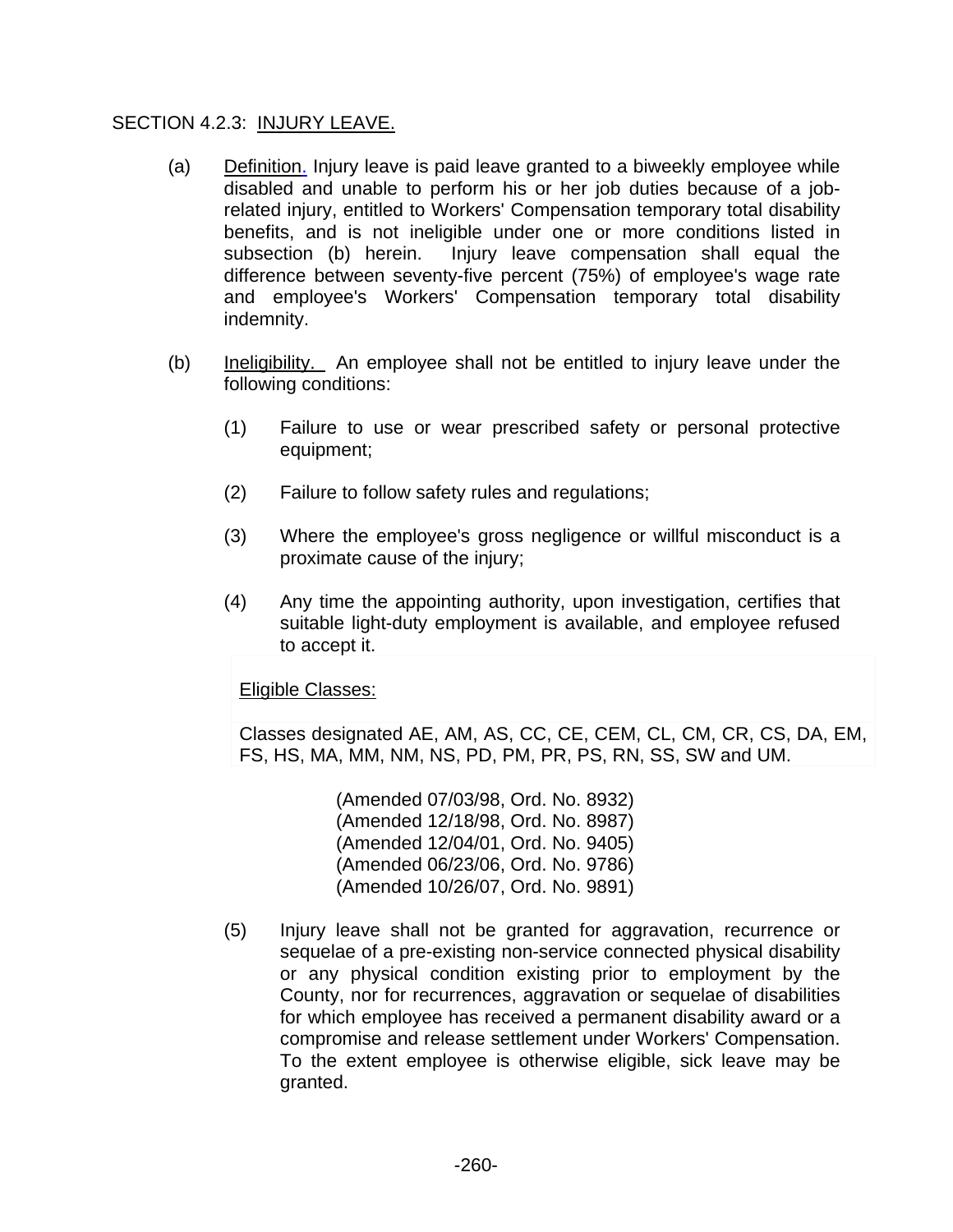# (c) Definitions.

- (1) Director: The Director of the Department of Human Resources.
- (2) Risk Management Division: The Division within the Department of Human Resources which administers the provision of workers' compensation benefits as mandated by the State of California.
- (3) Safety Rules and Regulations: Any and all County or Departmental rules, policies, and procedures, and California Occupational Safety and Health Act (CAL-OSHA) regulations, which relate to prevention of injury in the County work environment.
- (4) Wage Rate: The eligible employee's biweekly rate of pay, plus those specific premiums and/or bonuses, which are paid on paid leave. Overtime, and any compensation identified as paid for time worked only and not applicable on paid leave, are excluded.
- (5) Workers' Compensation: Benefits provided pursuant to Division IV of the California Labor Code.
- (6) Treating Physician: Any physician listed in Labor Code Section 3209.3 who is authorized by the County and is currently treating the employee for the job-related injury which forms the basis for injury leave eligibility.
- (7) Light Duty: Any restriction of hours worked and/or duties performed as a result of a job-related injury where such hours and/or duties are different than the employee's established work schedule and/or regular assigned duties prior to the injury.

(Amended 10/26/07, Ord. No. 9891)

 (d) Request. Each request for injury leave shall be submitted to the employee's appointing authority within 48 hours after medical treatment is obtained or as soon as practicable thereafter accompanied by verification of the treating physician authorized by the County. It shall set forth the reasons for the request and any further information as may be required by the Director.

(Amended 10/26/07, Ord. No. 9891)

- (e) Investigation.
	- (1) The appointing authority shall make such investigation as is necessary to determine whether or not facts exist which support the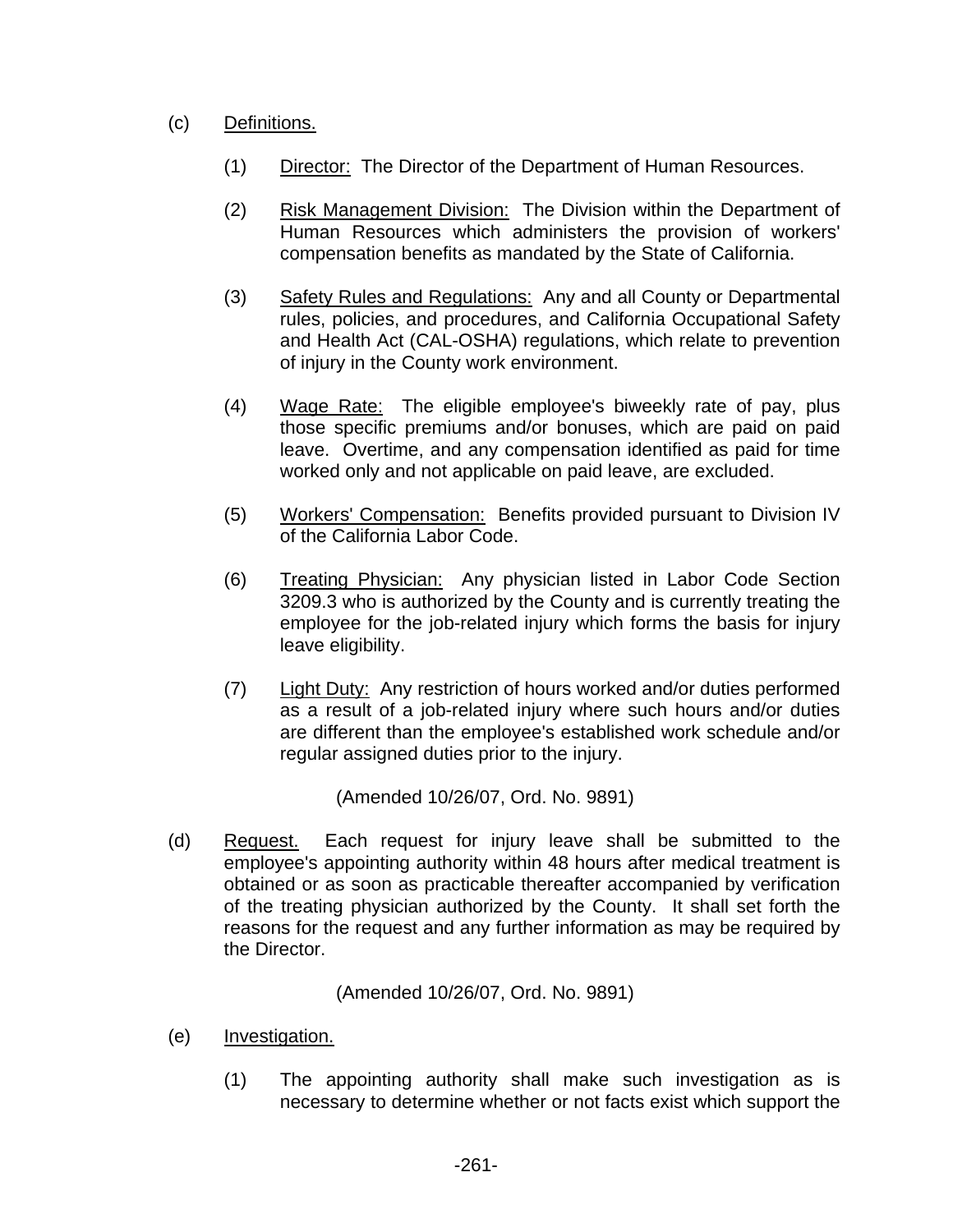request. Upon concluding the investigation, the appointing authority shall provide a summary of the findings to the Department of Human Resources, Risk Management Division.

- (2) The Director shall review the findings of the appointing authority and make any further investigation as is appropriate.
- (3) The Director may grant the request in whole or in part and determine the duration of the injury leave, or may deny the request. The Director shall notify the employee and the appointing authority of the decision in writing.
- (f) Appeal.
	- (1) The Director's decision shall be final unless appealed by the employee. Within ten (10) County business days of postmark or confirmed delivery of the Director's decision, the employee may appeal the decision by requesting arbitration. Written notice requesting arbitration must be presented to the Risk Management Division of the Department of Human Resources within the ten (10) days specified herein. The request for arbitration shall specify the basis for the appeal.
	- (2) Selection of Arbitrator. The Risk Management Division will maintain a list of qualified neutral arbitrators from the Superior Court Arbitrator Personal Injury Panel. These arbitrators shall have workers' compensation experience. For employees in classes designated AM, AS, CE, CEM, CC, CS, DA, EM, MA, NA, NE, NM, PD, PM, SW and UM the Risk Management Division will assign an arbitrator in rotation from the Superior Court Panel to hear the appeal. The arbitrator shall be determined by assigning names from the Panel in alphabetical rotation. For all other employees, the arbitrator shall be determined by the parties alternately striking names from the Superior Court Injury Panel until only one remains.

(Amended 10/26/07, Ord. No. 9891) (Amended 03/28/08, Ord. No. 9928)

(3) Authority of the Arbitrator. The arbitrator shall hear the appeal and determine whether or not injury leave should be granted and, if so, its duration by applying only this Injury Leave provision. However, the arbitrator shall have no authority to add to, delete from, or modify this Injury Leave provision. The arbitrator shall submit findings and a decision in writing. The decision of the arbitrator shall be final.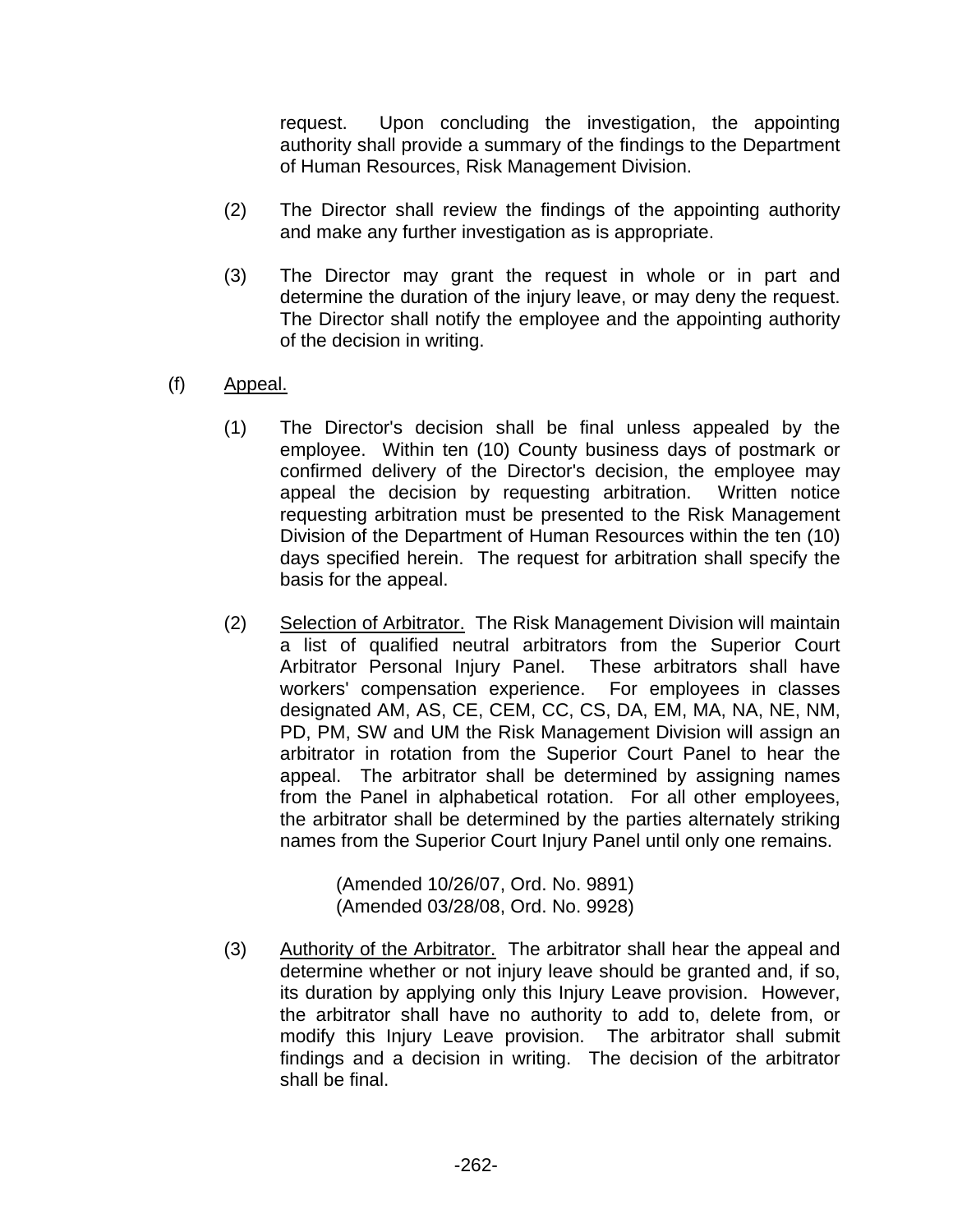- (4) Each party to the appeal before an arbitrator shall bear his/her own expenses in connection therewith. All fees and expenses of the arbitrator shall be borne one-half by the County and one-half by the appellant.
- (5) For the period of June 23, 2006 through June 18, 2009 the appellant's share shall not exceed one hundred fifty dollars (\$150) per hearing.

## Eligible Classes:

## Classes Designated AE, CL, CM, CR, FS, HS, MM, PR, PS, RN and SS.

(Amended 10/26/07, Ord. No. 9891)

- (g) Duration of Injury Leave.
	- (1) No injury leave may be granted during the first three (3) full calendar days after the employee leaves work as a result of the injury, except where the injury causes disability of more than fourteen (14) full calendar days or necessitates hospitalization within the three (3) calendar day waiting period. In such cases, injury leave may commence the first day the injured employee leaves work or is hospitalized as a result of the injury.
	- (2) The duration of injury leave shall be that determined by the Director, after an investigation. An injury shall be deemed to continue through a recurrence, aggravation, or sequelae of the initial injury for which the leave may be granted. Injury leave shall not total more than seven hundred and twenty (720) aggregate hours for employees in classes designated AM, AS, CC, CS, DA, PD, PM or ninety (90) aggregate calendar days for employees in classes designated CC and CS or one thousand four hundred and forty (1,440) aggregate hours for all other employees, for the particular injury.

(Amended 09/27/96, Ord. No. 8720) (Amended 07/03/98, Ord. No. 8932) (Amended 12/18/98, Ord. No. 8987) (Amended 12/04/01, Ord. No. 9405) (Amended 10/26/07, Ord. No. 9891)

(3) If, subsequent to the granting of injury leave for a period of less than seven hundred and twenty (720) aggregate hours or ninety (90) aggregate calendar days or one thousand four hundred and forty (1,440) aggregate hours, as provided in subsection 2 above, it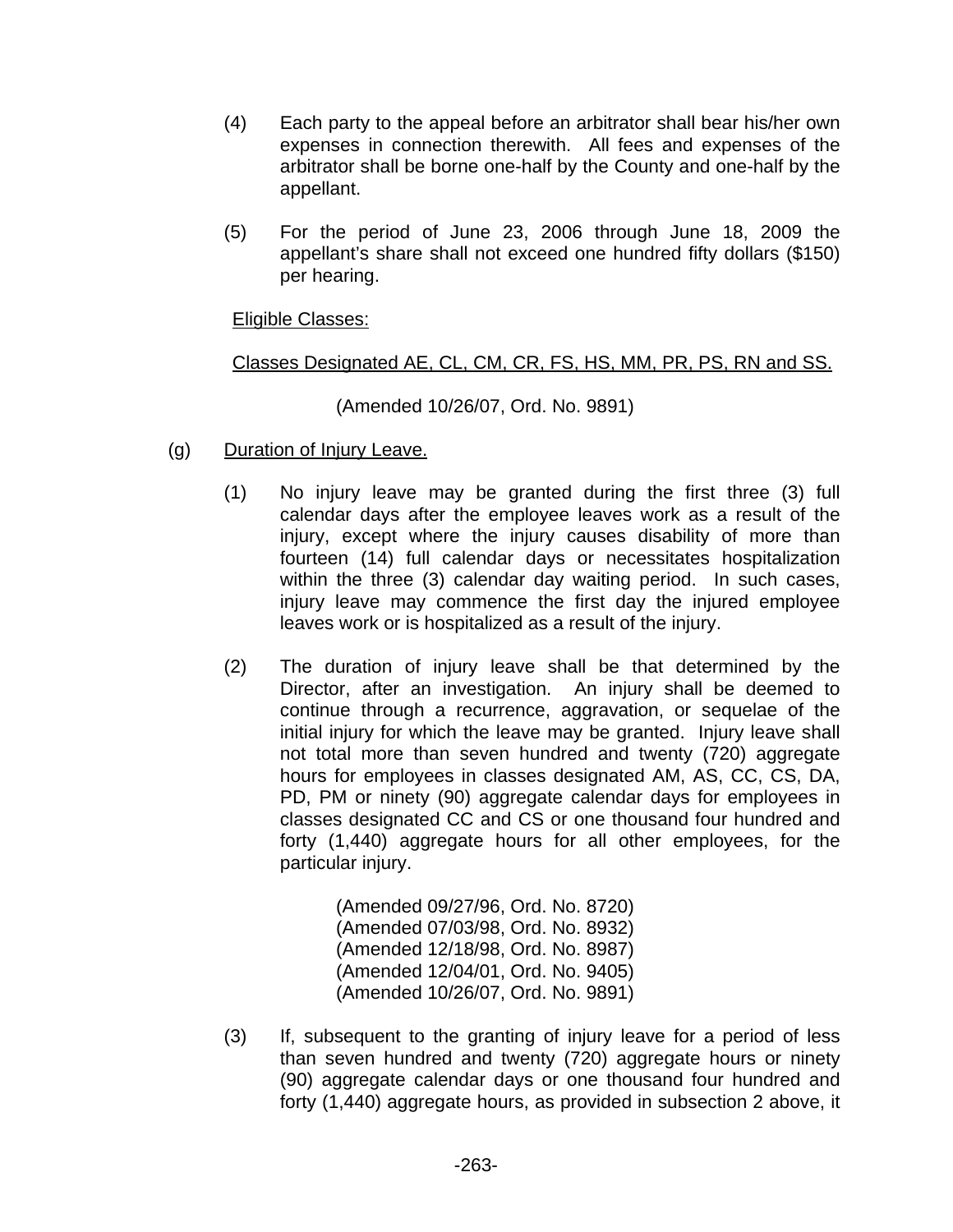appears that leave should be granted for an additional period of time, the employee may request additional injury leave. This request shall be submitted and determined in the same manner as an original request for injury leave, provided that the total duration of the original and additional injury leave shall not exceed seven hundred and twenty (720) aggregate hours or ninety (90) aggregate calendar days or one thousand four hundred and forty (1,440) aggregate hours, as provided in subsection 2 above.

(Amended 07/03/98, Ord. No. 8932) (Amended 12/18/98, Ord. No. 8987) (Amended 10/26/07, Ord. No. 9891)

(4) In no event shall any injury leave exceed a total of seven hundred and twenty (720) aggregate hours or ninety (90) aggregate calendar days or one thousand four hundred and forty (1,440) aggregate hours as provided in subsection 2 above, extend beyond five (5) years from the date of the initial injury, nor extend beyond the period in which the employee is employed.

> (Amended 07/03/98, Ord. No. 8932) (Amended 12/18/98, Ord. No. 8987) (Amended 10/26/07, Ord. No. 9891)

- (h) Holidays Falling During Injury Leave.
	- (1) A County holiday (Section 5.9.1(c)) falling during the period of injury leave shall be charged as injury leave and not paid as a holiday.
	- (2) Injury Leave time shall be considered paid leave for the purpose of determining eligibility for accruing floating holiday credits.

(Amended 06/07/96, Ord. No. 8686) (Amended 03/30/07, Ord. No. 9838)

(i) Absence Pending Injury Leave. When a claim for workers' compensation benefits and/or a final determination of entitlement to injury leave is pending, an employee may take paid leave or compensatory time off. If the employee becomes eligible for injury leave, it shall commence on the date determined by the Director after an investigation. Any sick leave, compensatory time, or other paid leave used in lieu of injury leave after such date of commencement, shall be restored to the employee's balance(s), except that if the difference between the paid leave used and the injury leave for the same time period requires that employee reimburse County, the difference shall be deducted from the balances restored, to the extent available.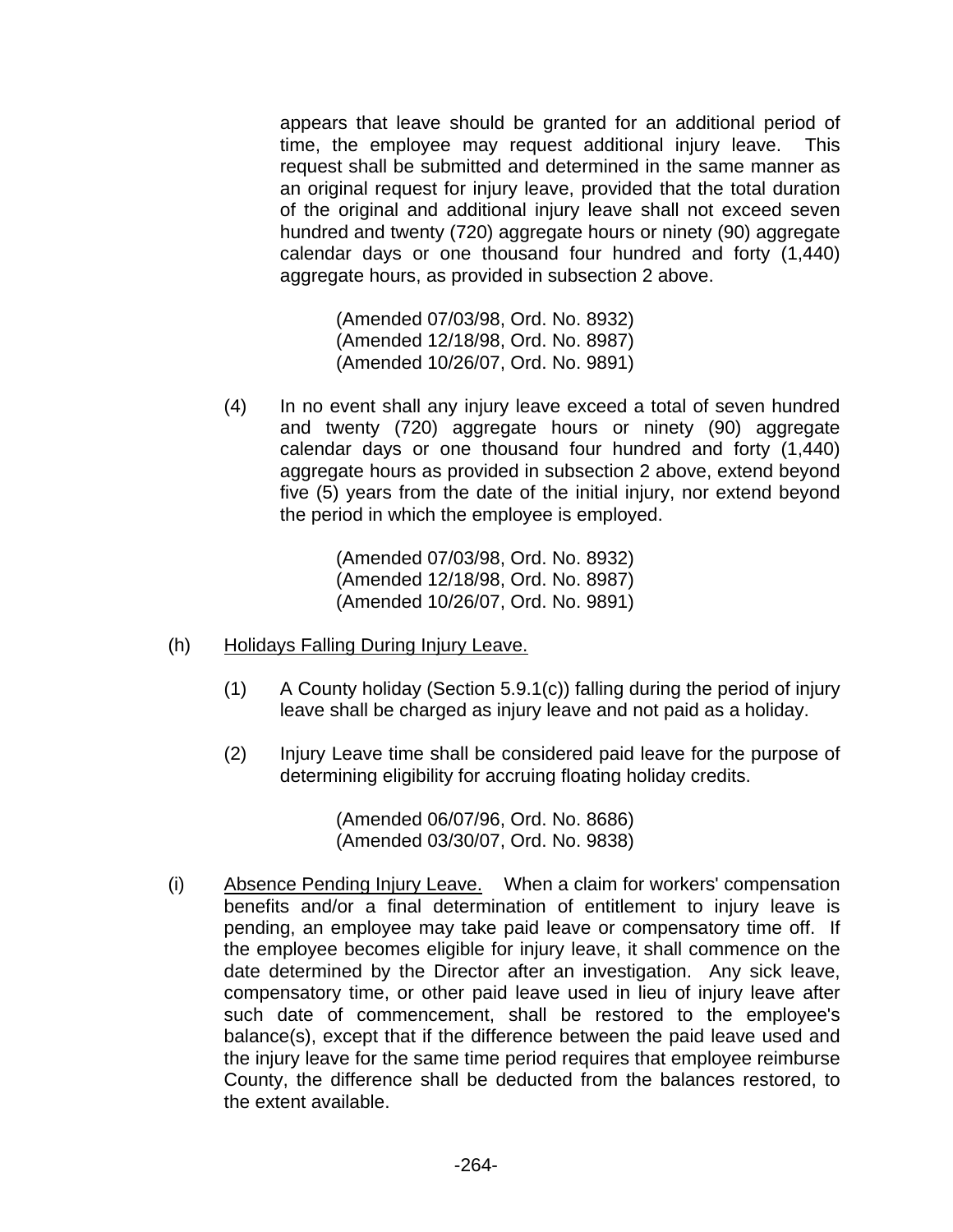## (j) Workers' Compensation and Leave.

- (1) An employee shall not, through a combination of temporary disability indemnity payments and paid sick leave, injury leave or paid leave pursuant to Section 4850 of the Labor Code, receive payment in excess of his or her wage rate. The amount paid for such leaves shall be decreased by the amount of any temporary disability for the same period to which the employee is or may be entitled under Workers' Compensation.
- (2) If an employee has received his or her wage rate as paid sick leave, and temporary disability back payments covering the same period are made to the employee, then the employee shall be liable to the County for the amount that the combination of such back payments and sick leave exceeds the employee's wage rate. The County may deduct from any future payments it makes to such employee an amount equal to the total of such excess payment. Insofar as practical, such deduction shall be done by a method that will not cause undue hardship to the employee. To the extent that such deductions represent compensation for sick leave used, the employee's sick leave balance shall be restored.
- (3) Nothing herein contained shall be deemed to affect the employee's entitlement to medical, surgical and hospital treatment or temporary disability indemnity benefits under Workers' Compensation.
- (k) Light Duty. Where the injured employee's treating physician authorized by the County recommends light-duty assignment, it will be the responsibility of the appointing authority to arrange suitable light duty. Department of Human Resources may provide staff technical assistance to find a suitable light-duty assignment, one which accommodates the particular restrictions provided by the treating physician.

(Added 03/15/96, Ord. No. 8650) (Renumbered and Amended 10/26/07, Ord. No. 9891) (Amended 12/21/07, Ord. No. 9910)

SECTION 4.2.3 (B)

(Added 03/15/96, Ord. No. 8650) (Repealed 09/27/96, Ord. No. 8720)